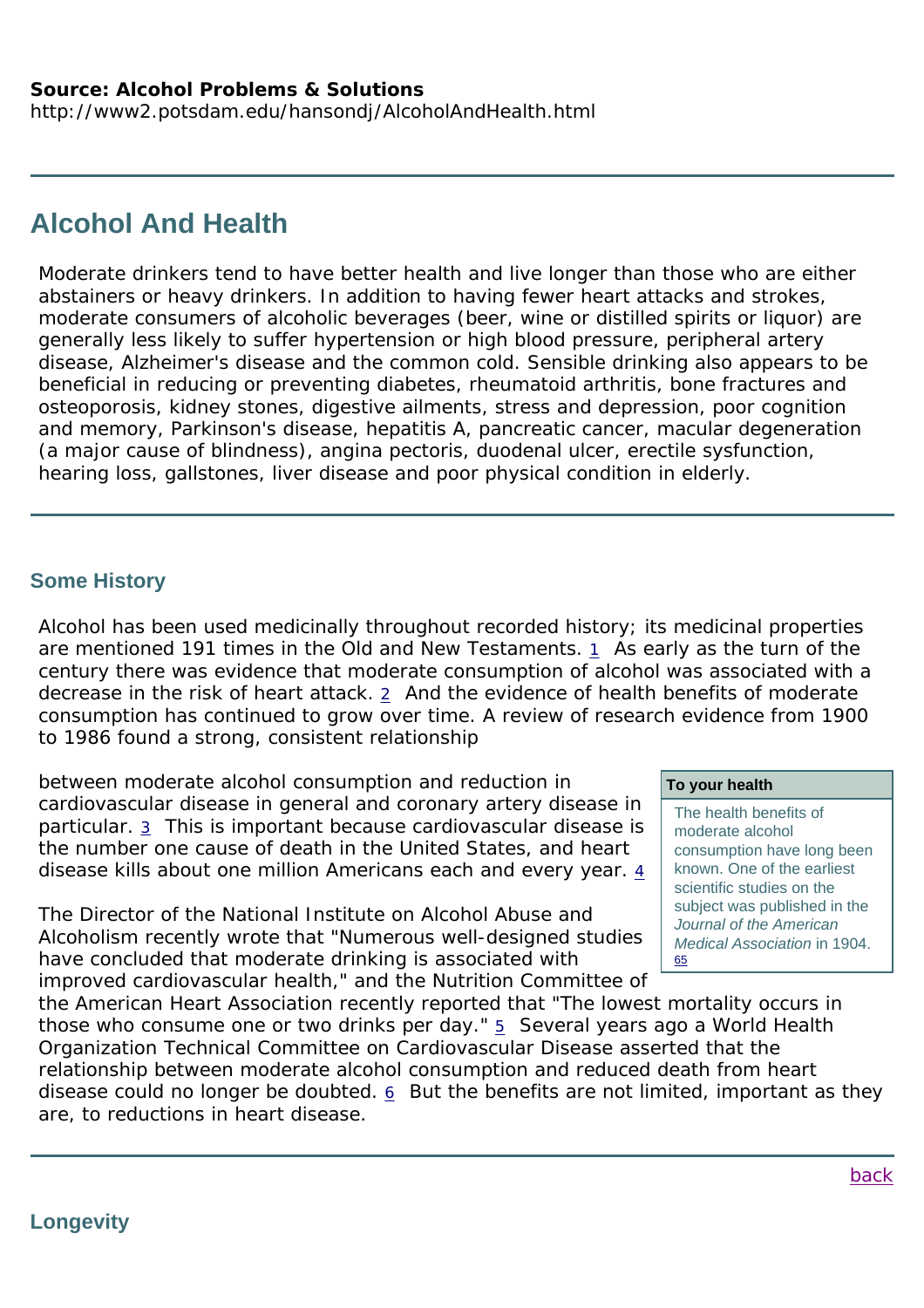Moderate drinkers tend to live longer than those who either abstain or drink heavily.

- A recent Harvard study found the risk of death from all causes to be 21% to 28% lower among men who drank alcohol moderately, compared to abstainers. 7
- A large-scale study in China recently found that middle-aged men who drank moderately had a nearly 20% lower overall mortality compared to abstainers. 8
- Harvard's Nurses' Health Study of over 85,000 women found reduced mortality among moderate drinkers. 9
- A British analysis of 12,000 male physicians found that moderate drinkers had the lowest risk of death from all causes during the 13 year study. 10
- A large study of about 88,000 people conducted over a period of ten years found that moderate drinkers were about 27% less likely to die during the period than were either abstainers or heavy drinkers. The superior longevity was largely due to a reduction of such diseases as coronary heart disease, cancer, and respiratory diseases. 11
- A large study funded by the National Institute on Alcohol Abuse and Alcoholism found that moderate drinking increased the length of life by about 3% among white males. 12
- A twelve year long prospective study of over 200,000 men found that subjects who had consumed alcohol in moderation were less likely to die than those who abstained from alcohol. 13

**Alcohol vs. Lifestyle**

Why drink to reduce the risk of heart disease? Wouldn't eating a good diet, exercising, and losing weight do the same thing?

No, it wouldn't. The moderate consumption of alcohol appears to be more effective than most other lifestyle changes that are used to lower the risk of heart and other diseases. For example, the average person would need to follow a very strict low-fat diet, exercise vigorously on a regular basis, eliminate salt from the diet, lose a substantial amount of weight, and probably begin medication in order to lower cholesterol by 30 points or blood pressure by 20 points.

But medical research suggests that alcohol can have a greater impact on heart disease than even these hardwon reductions in cholesterol levels or blood pressure. Only cessation of smoking is more effective.

Additionally, other medical research suggests that adding alcohol to a healthful diet is more effective than just following the diet alone. 60

back

# **Healthier Lives**

Moderate drinkers tend to enjoy better health than do either abstainers or healthy drinkers.

- A nation-wide survey in the U.S. revealed that daily moderate drinkers experienced significantly less acute hospitalization. 14
- A nine year study of predictors of good health found moderate alcohol consumption to be associated with the most favorable health scores. 15
- A nation-wide Canadian study found moderate drinkers who consumed alcohol daily to have 15% less disability than the general population. 16
- A Dutch study found that moderate drinkers under stress were less likely to be absent from work than were either abstainers or heavy drinkers. 17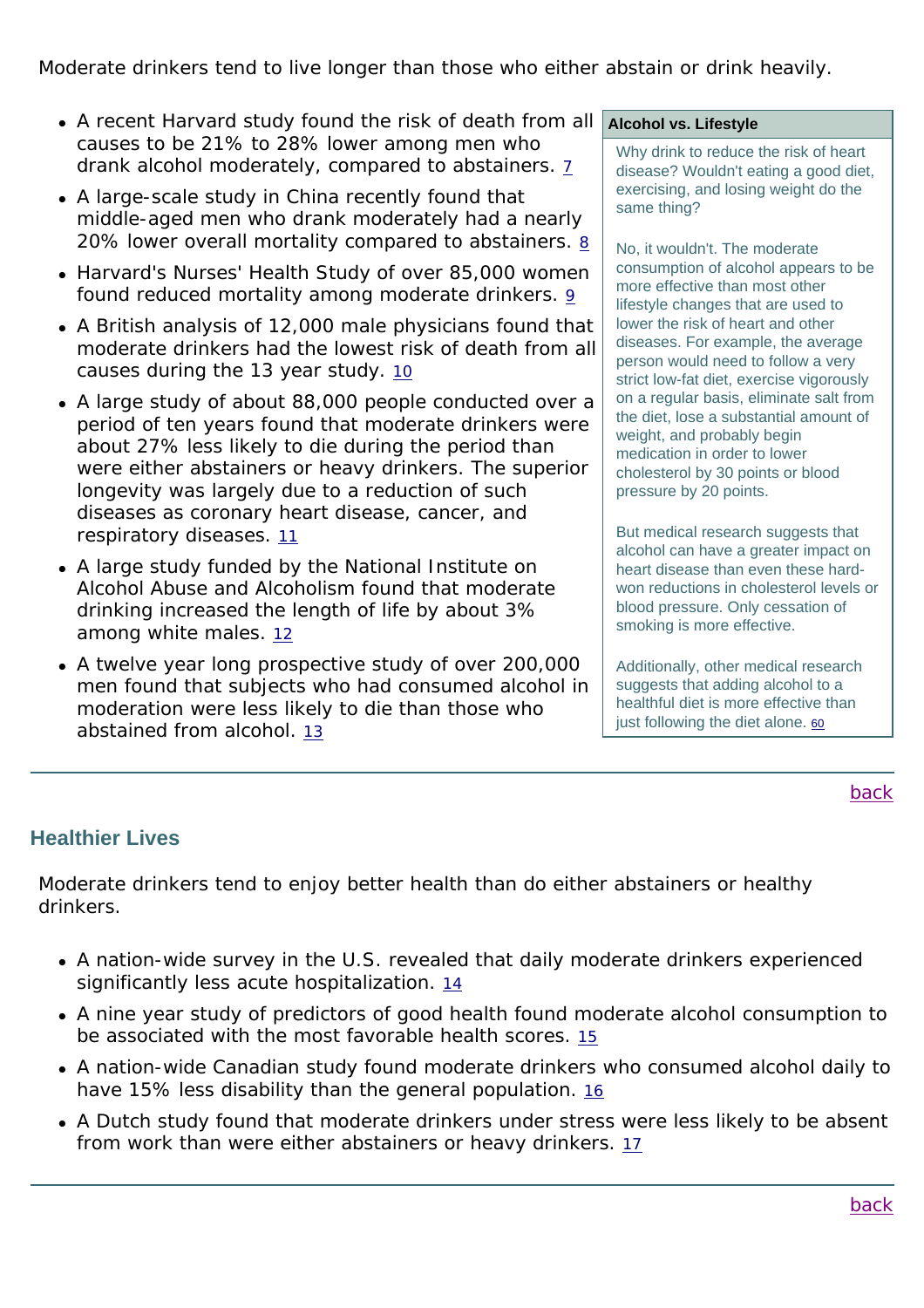# **vs. Heart Attacks**

Moderate drinkers are also less likely to suffer heart attacks than are abstainers or heavy drinkers.

- Harvard researchers have identified the moderate consumption of alcohol as a proven way to reduce coronary heart disease risk. 18
- An exhaustive review of all major heart disease studies found that "Alcohol consumption is related to total mortality in a U-shaped manner, where moderate consumers have a reduced total mortality compared with total non-consumers and heavy consumers." 19
- A National Institute on Alcohol Abuse and Alcoholism study asserts that "The totality of evidence on moderate alcohol and CHD (coronary heart disease) supports a judgment of a cause-effect relationship....there are cardioprotective



benefits associated with responsible, moderate alcohol intake." 20

- The Harvard Health Professionals Follow-Up Study of over 44,000 males found moderate alcohol consumption to be associated with a 37% reduction in coronary disease. 21
- A British study of women found moderate consumption of alcohol to be associated with lower levels of cardiovascular risk factors. 22
- The Honolulu Heart Study found a 49% reduction in coronary heart disease among men who drink alcohol in moderation. 23
- Harvard researchers concluded about coronary heart disease that "Consumption of one or two drinks of beer, wine, or liquor per day has corresponded to a reduction in risk of approximately 20-40%." 24
- At a recent conference, researchers from Korea, Italy, Germany, Poland, the Netherlands, and the United States reported striking reductions in death among moderate drinkers, with heart disease and total mortality rates about one half or less compared to non-drinkers. 25
- After reviewing the research, Dr. David Whitten reported that "The studies that have been done show pretty clearly that the chances of suffering cardiac death are dramatically reduced by drinking" one or two drinks a day and asserted that "We don't have any drugs that are as good as alcohol." 26
- Based on the medical evidence, noted investigator Dr. Curtis Ellison asserted that "abstinence from alcohol is a major risk factor for coronary heart disease." 27

How does alcohol reduce heart disease? It appears that moderate what About... consumption of alcohol improves health and longevity in a number of ways, including the following: **Fetal Alcohol Syndrome?**

> To learn about this preventable health problem visit Fetal Alcohol Syndrome.

• Alcohol improves blood lipid profile  $28$ o It increases HDL ("good") cholesterol 29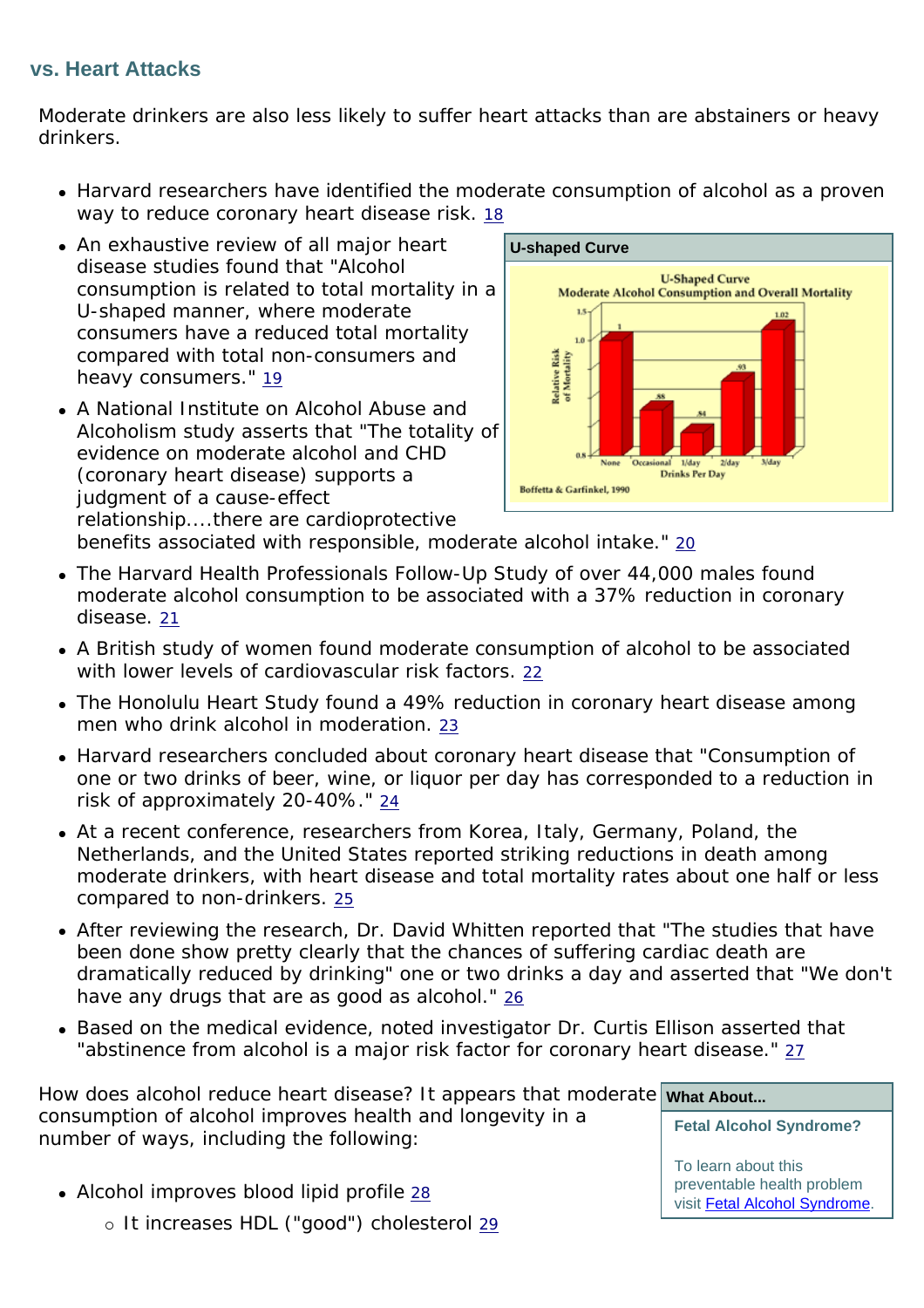- o It decreases LDL ("bad") cholesterol 30
- Alcohol decreases thrombosis (blood clotting)
	- $\circ$  It reduces platelet aggregation  $31$
	- o It reduces fibrinogen (a blood clotter) 31.1
	- $\circ$  It increases fibrinolysis (the process by which clots dissolve) 32
- Alcohol acts through additional ways 33
	- o It reduces coronary artery spasm in response to stress
	- $\circ$  it increases coronary blood flow 34
	- o It reduces blood pressure 35
	- o It reduces blood insulin level 35.1
	- o It increases estrogen levels

### **What About...**

#### **Gaining Weight?**

Drinking puts on pounds, right? Wrong! To learn more, visit Alcohol, Calories and Weight.

back

# **Other Benefits**

The moderate consumption of alcohol is also apparently effective in reducing the incidence of a broad range of diseases and other health problems.

A recent study published in the American Heart Association's journal found abstainers' risk of stroke to be double that of moderate drinkers. 36



The American Heart Association has also reported moderate consumption of alcohol to be associated with dramatically decreased risk of stroke among both men and women, regardless of age or ethnicity. 37

A recent Harvard University study found the lowest levels of hypertension among young adults who consumed one to three drinks per day. 38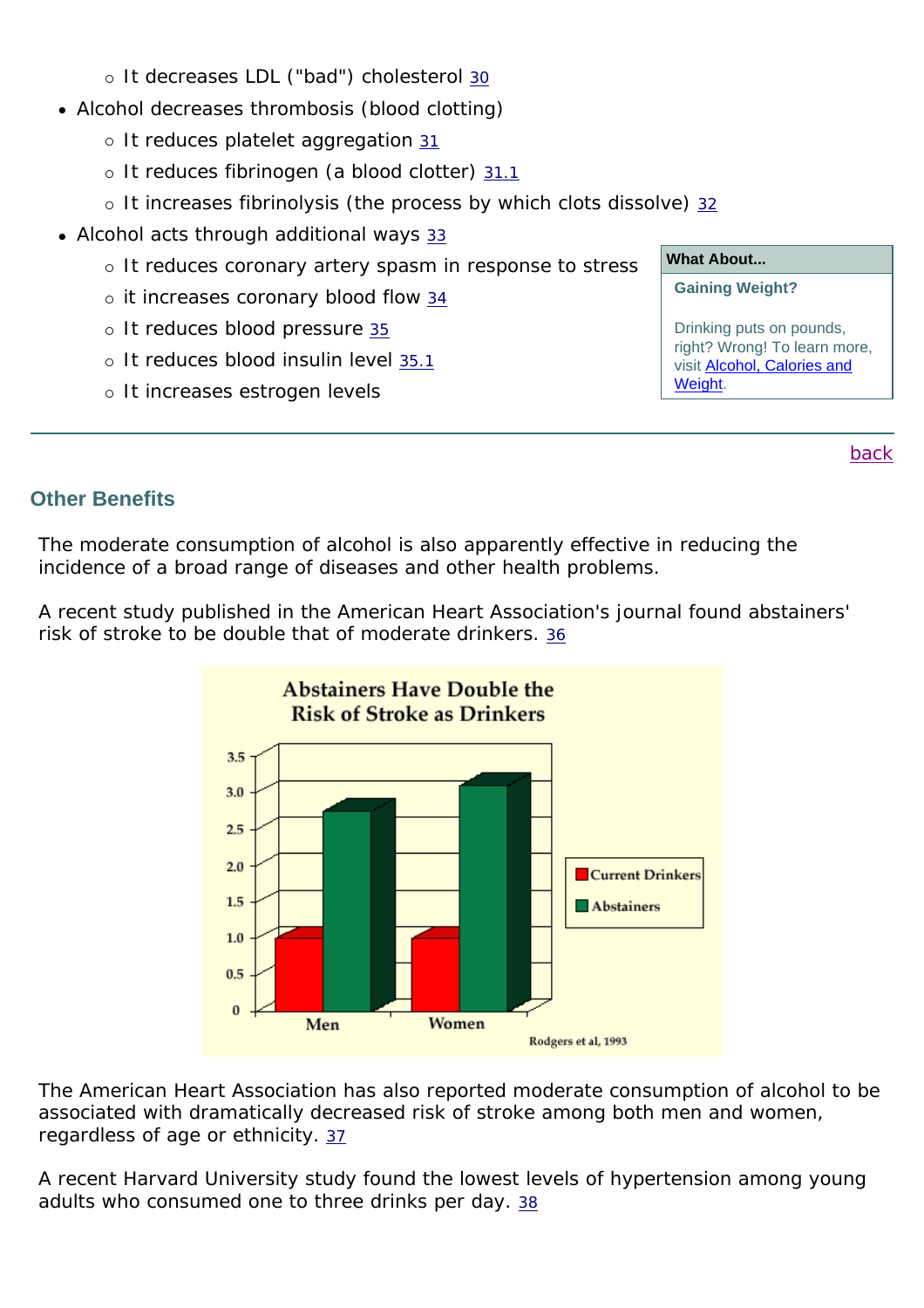

Harvard researchers recently found moderate drinkers to be almost 1/3 less likely to suffer Peripheral Artery Disease (a significant cause of death among the elderly) than those consuming less than one drink per week. 39

A recent French study found moderate drinkers to have a 75% lower risk for Alzheimer's Disease and an 80% lower risk for senile dementia. 40 Many other studies have also documented the lower risk of Alzheimer's disease as well as better cognitive or thinking ability among moderate drinkers compared to abstainers. 40.1

Moderate drinkers have been found to be more resistant than abstainers to five strains of the common cold virus. Those who consumed 2 to 3 drinks daily had an 85% greater resistance. Those drinking 1 to 2 drinks daily had a 65% lower risk and those who drank less than daily had a 30% lower risk than abstainers. 41

### back

#### **What Is Moderation?**

Medical researchers generally describe moderation as one to three drinks per day. It appears that consuming less than about half a drink per day is associated with only very small health benefits. Four or five drinks may be moderate for large individuals but excessive for small or light people. Because of their generally smaller size and other biological differences, the typical woman should generally consume 25 to 30 percent less than the average man. 61 And, of course, recovering alcoholics, those with any adverse reactions to alcohol, and those advised against drinking by their physicians should abstain.

Moderate consumption of alcohol appears to be beneficial to reducing or

**And the list goes on...**

preventing even more diseases and health problems:

Angina Pectoris 42

Bone Fractures and Osteoporosis 43

Diabetes 44

Digestive Ailments 45

Duodenal Ulcer 46

Erectile Dysfunction 47

Essential Tremors 47.1

Gallstones 48

Hearing Loss 48.1

Hepatitis A 49

Kidney Stones 50

Liver Disease 51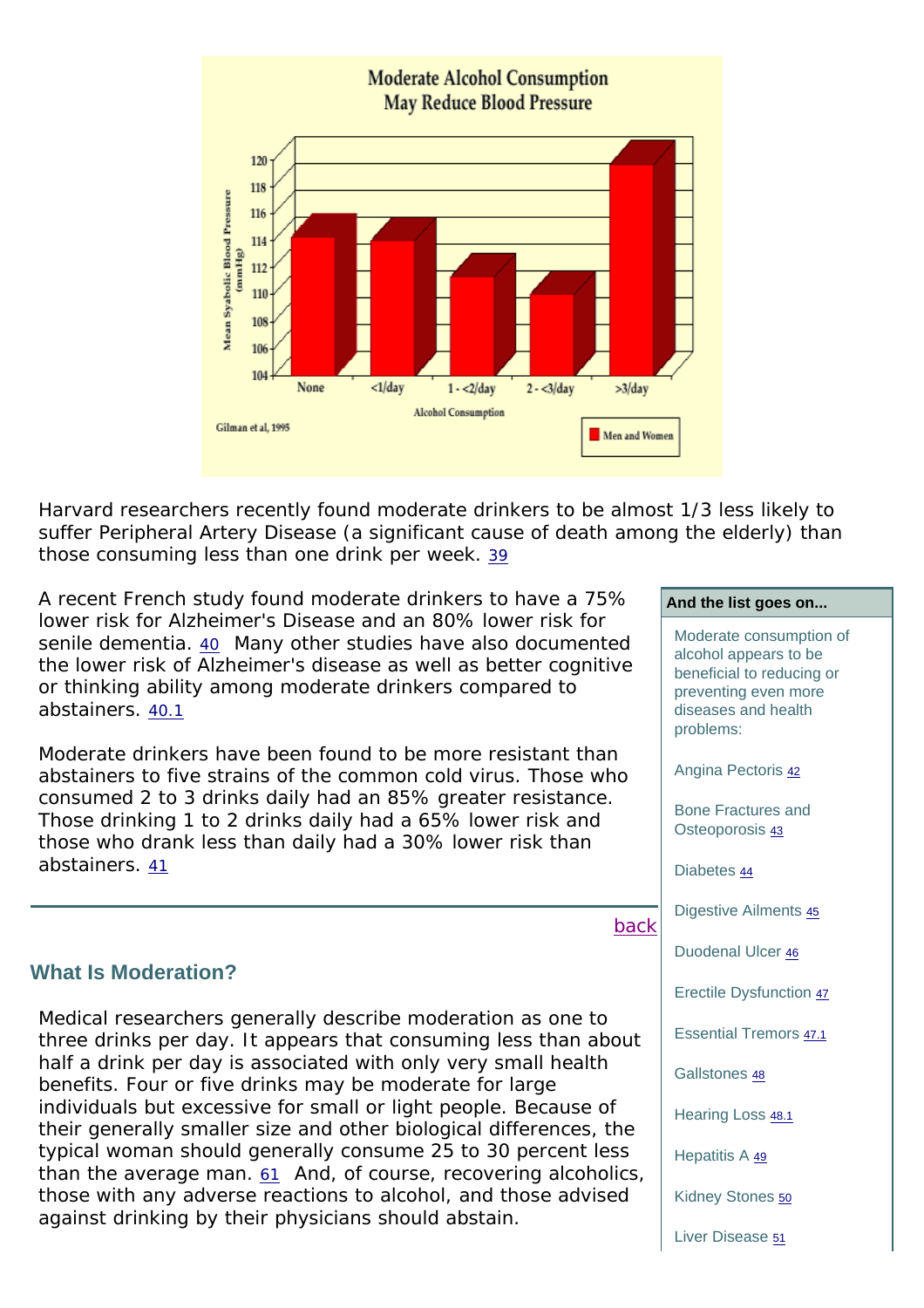

consumption - - never to heavy drinking. To the contrary, heavy drinking is associated with reduced longevity and increased risk of a diversity of diseases. Unfortunately, there really can be too much of a good thing.

Salud, skoal, a votre sante', prost, l'chayim, or, in English, "to your health," but all in moderation!

# **The material on this site is for information only and is not advice**

#### **References**

**1.** Straus, R. An historical perspective on the clinical uses of wine. *Vintage*, August, 1979. Referenced in Ford, G. *The Benefits of Moderate Drinking: Alcohol, Health and Society*. San Francisco, California: Wine Appreciation Guild, 1988, p. 20.

**2.**Mendelson, J., and Mello, K. *Alcohol Use and Abuse in America*. Boston, Massachusetts: Little, Brown and Co., 1985.

**3.**Moore, R., and Pearson, T. Moderate alcohol consumption and coronary artery disease. *Medicine*, 1986, *65 (#4)*, 242-267.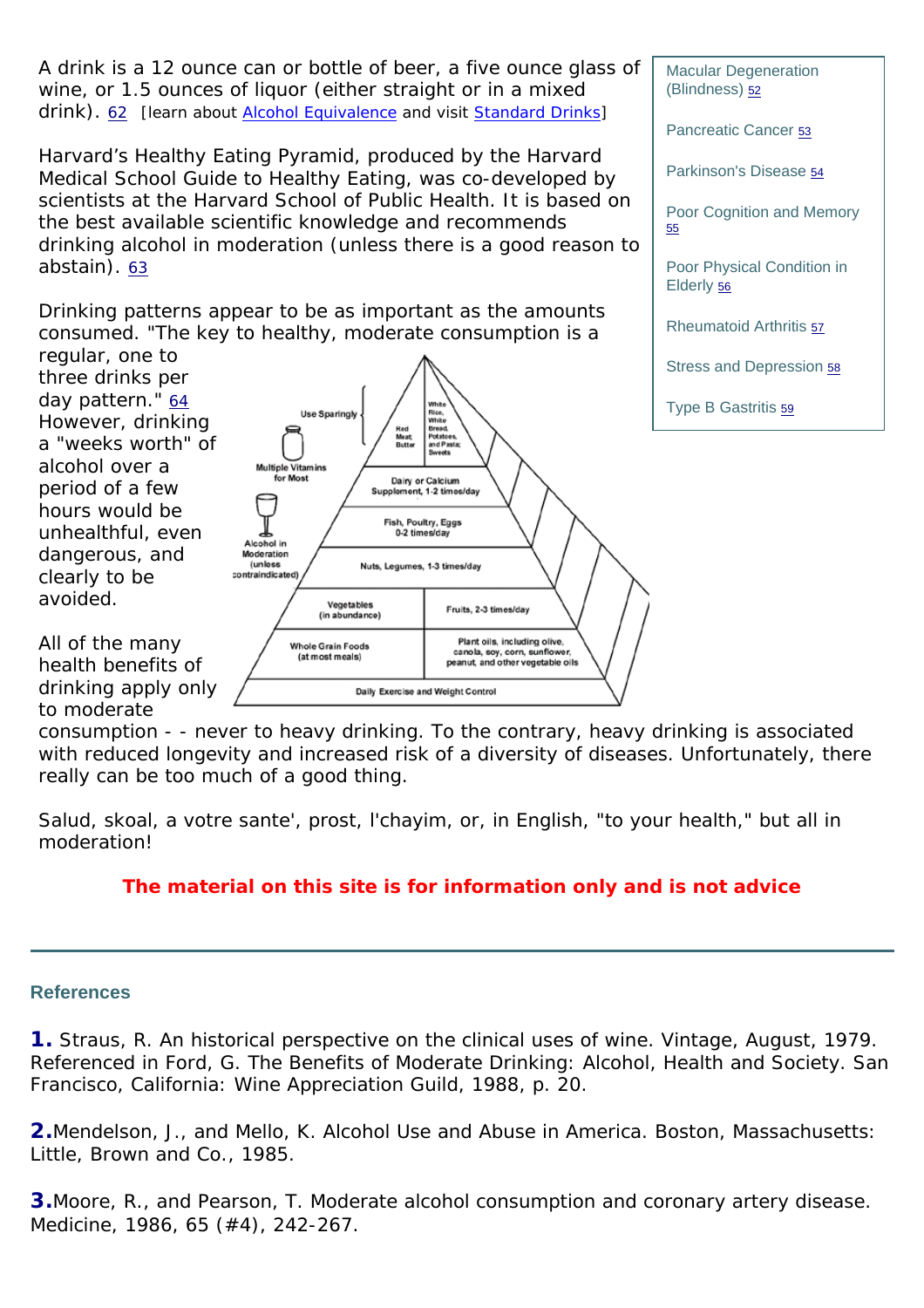**4.**American Heart Association. (www.amhrt.orgt/hs96/biolc.html) July 19, 1997

**5.**www.wineinstitute.org July 18, 1997

**6.**Wilkie, S. Global overview of drinking recommendations and guidelines. *AIM Digest* (Supplement), June, 1997, *2-4*, p. 4.

**7.** Camargo, C. A., *et al*. Prospective study of moderate alcohol consumption and mortality in US male physicians. *Archives of Internal Medicine*, 1997, *157*, 79-85.

**8.** Yuan, J-M., *et al*. Follow up study of moderate alcohol intake and mortality among middle aged men in Shanghai, China. *British Medical Journal*, 1997, *314*, 18-23.

**9.** Fuchs, C. S., *et al*. Alcohol consumption and mortality among women. *The New England Journal of Medicine*, 1995, *332(19)*, 1245-1250.

**10.** Doll, R., and Peto, R. Mortality in relation to consumption of alcohol: 13 years' observations on male British doctors. *British Medical Journal*, 1994, *309*, 911-918.

**11.** Klatsky, A., Friedman, G., and Siegelaub, A. Alcohol and mortality: ten-year Kaiser Permanente experience. *Annals of Internal Medicine*, 1981, *95(2)*, 139-145.

12. Coate, D. Moderate drinking and coronary heart disease mortality: evidence from NHANES I and NHANES I follow-up. *American Journal of Public Health*, 1993, *83(6)*, 888- 890.

**13.** Boffetta, P., and Garefinkel, L. Alcohol drinking among men enrolled in an American Cancer Society prospective study. *Epidemiology*, 1990, *1(5)*, 42-48.

**14.** Longnecker, M., and MacMahon, B. Associations between alcoholic beverage consumption and hospitalization, 1983 National Health Interview Survey. *American Journal of Public Health*, 1988, *78(2)*, 153; Klatsky, A., and Friedman, A. Alcohol use and cardiovascular disease: the Kaiser-Permanente experience. *Circulation*, 1981, *64 (Supplement III)*, 32-41; Ford, G. *Wines, Beer and Spirits: The World's Most Versatile Health Foods*, in press, p. 154.

**15.** Wiley, J., and Comacho, T. Life-style and future health: evidence from the Alameda County Study. *Preventive Medicine*, 1980, *9*, 1-21.

**16.** Richman, A., and Warren, R. A. Alcohol consumption and morbidity in the Canadian Health Survey: inter-beverage differences. *Drug and Alcohol Dependence*, 1985, *15*, 255- 282; Kunz, J. Alcohol use and reported visits to health professionals: an exploratory study. *Journal of Studies on Alcohol*, 1997, *58*, 474-479.

**17.** Vasse, R. M., *et al*. Association between work stress, alcohol and sickness absence. *Addiction*, 1998, *93 (2)*, 231-241.

**18.** Manson, J. E., *et al*. The primary prevention of myocardial infarction. *The New England Journal of Medicine*, 1992, *326(21)*, 1406-1416.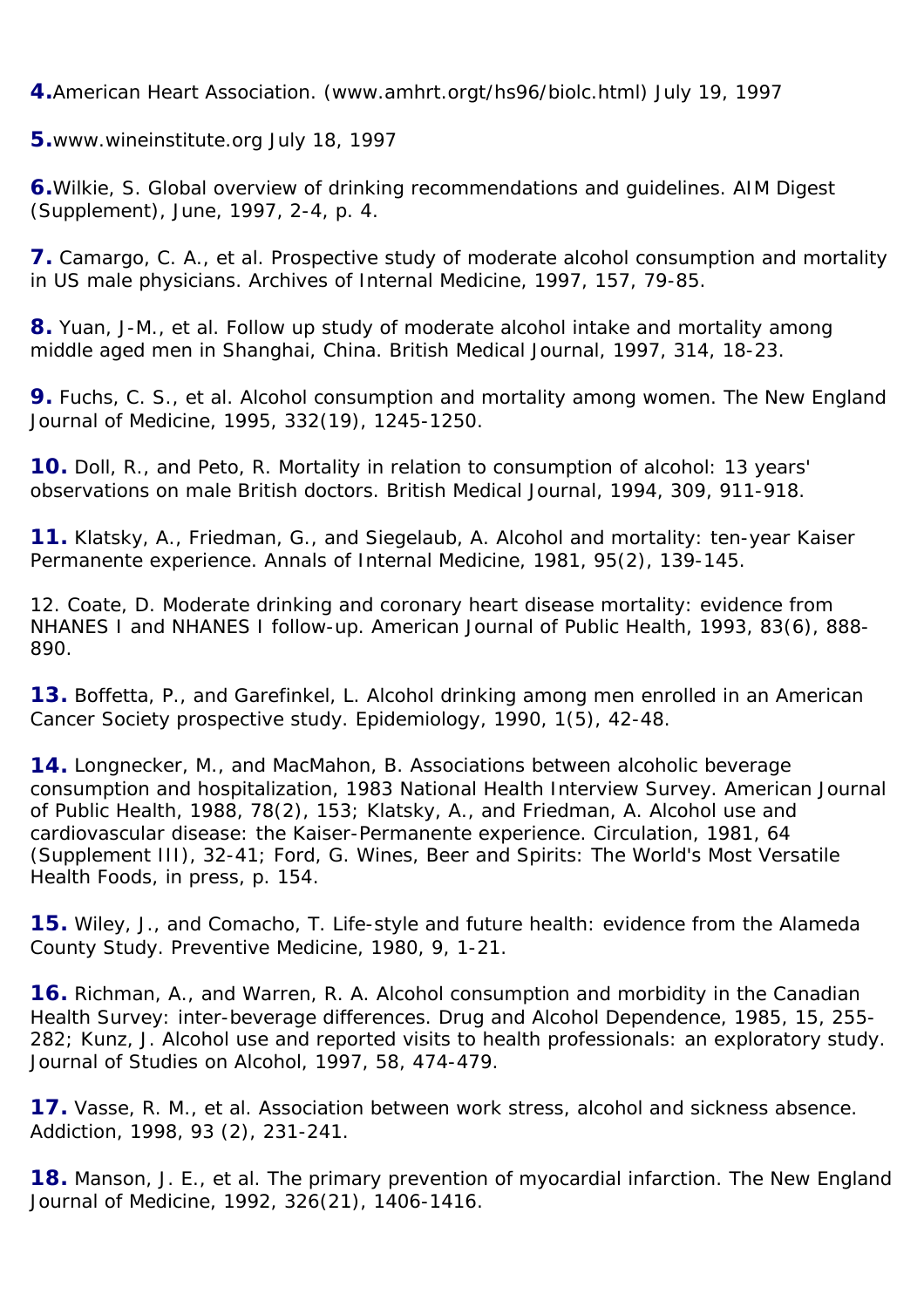**19.** La Porte, R., *et al*. Coronary heart disease and total mortality. *Recent developments in Alcoholism*, 1985, *3*, 157-163.

**20.** Hennekens, C. H. Alcohol and Risk of Coronary Events. In: National Institute on Alcohol Abuse and Alcoholism. *Alcohol and the Cardiovascular System*. Washington, DC: U.S. Department of Health and Human Services, 1996.

**21.** Rimm, E., *et al*. Prospective study of alcohol consumption and risk of coronary disease in men. *The Lancet*. 1991, *338*, 464-468.

**22.** Razay, G., *et al*. Alcohol consumption and its relation to cardiovascular risk factors in British women. *British Medical Journal*, 1992, *304*, 80-83.

**23.** Blackwelder, W. C., *et al*. Alcohol and mortality. The Honolulu Heart Study. *American Journal of Medicine*, 1980, *68(2)*, 164-169.

**24.** Manson, J. E., *et al*. *Prevention of Myocardial Infarction*. New York: Oxford University Press, 1996.

**25.** Trevisan, M., *et al*. Drinking pattern and mortality: a longitudinal study; Gaziano, J. M., *et al*. A prospective cohort study of moderate alcohol consumption and sudden death in the Physicians' Health Study; Keil, U., *et al*. The relation of alcohol to coronary heart disease and total mortality in a beer drinking population in Southern Germany; Waskiewicz, A., *et al*. Alcohol consumption and l l-year total and CVD mortality among men in Pol-MONICA study; Grobbee, D. E., *et al*. Alcohol and cardiovascular risk in the elderly. All presented at the 4th International Conference on Preventive Cardiology, Montreal, Canada, June 29-July 3, 1997, and published in Abstracts from the 4th Intemational Confrerence on Preventive Cardiology. *The Canadian Journal of Cardiology*, June, 1997, volume 13, Supplement B.

**26.** Whitten, D. Wine Institute Seminar. San Francisco, CA: 1987. Quoted in Ford, G. *The French Paradox and Drinking for Health*. San Francisco, CA: Wine Appreciation Guild, 1993. Pp. 26-27.

**27.**Vin, sante & societe. *AIM*, 1995, *4(2)*, 7-10, p. 9.

**28.** LaPorte, R. E., Cresanta, J. L., and Kuller, L. H. The relationship of alcohol consumption to atherosclerotic heart disease. *Preventive Medicine*, 1980, *9*, 22-40; Moore, R. D., and Pearson, T. A. Moderate alcohol consumption and coronary artery disease. *Medicine*, 1986, *65*, 242-267; Doll, R. One for the Heart. *British Medical Journal*, 1997, *315*, 1664-1668; Paassilta. M., *et al*. Social alcohol consumption and low Lp (a) lipoprotein concentrations in middle aged Finnish men: Population based study. *British Medial Journal*, 1998, *316*, 594-595; Thun, *et al*. Alcohol consumption in middle-aged and early U. S. adults. *New England Journal of Medicine*, 1997, *336*, 1705-1714. Rimm, E., *et al*. Moderate alcohol intake and lower risk of coronary heart disease: meta-analysis of effects on lipids and hemostatic factors. *British Medical Journal*, 1999, *319*, 1523-1528.

**29.** Ernst, N., *et al*. The association of plasma high-density lipoprotein cholesterol with dietary intake and alcohol consumption. The Lipid Research Clinics program prevalence study. *Circulation*, 1980, *62* (suppl IV), 41-52; Willett, W. Hennekens, C. H., Siegel, A. J., Adner, M. M., and Castell, W. P. Alcohol consumption and high density lipoprotein cholesterol in marathon runners. *New England Journal of Medicine*, 1980, *303*, 1159-1161;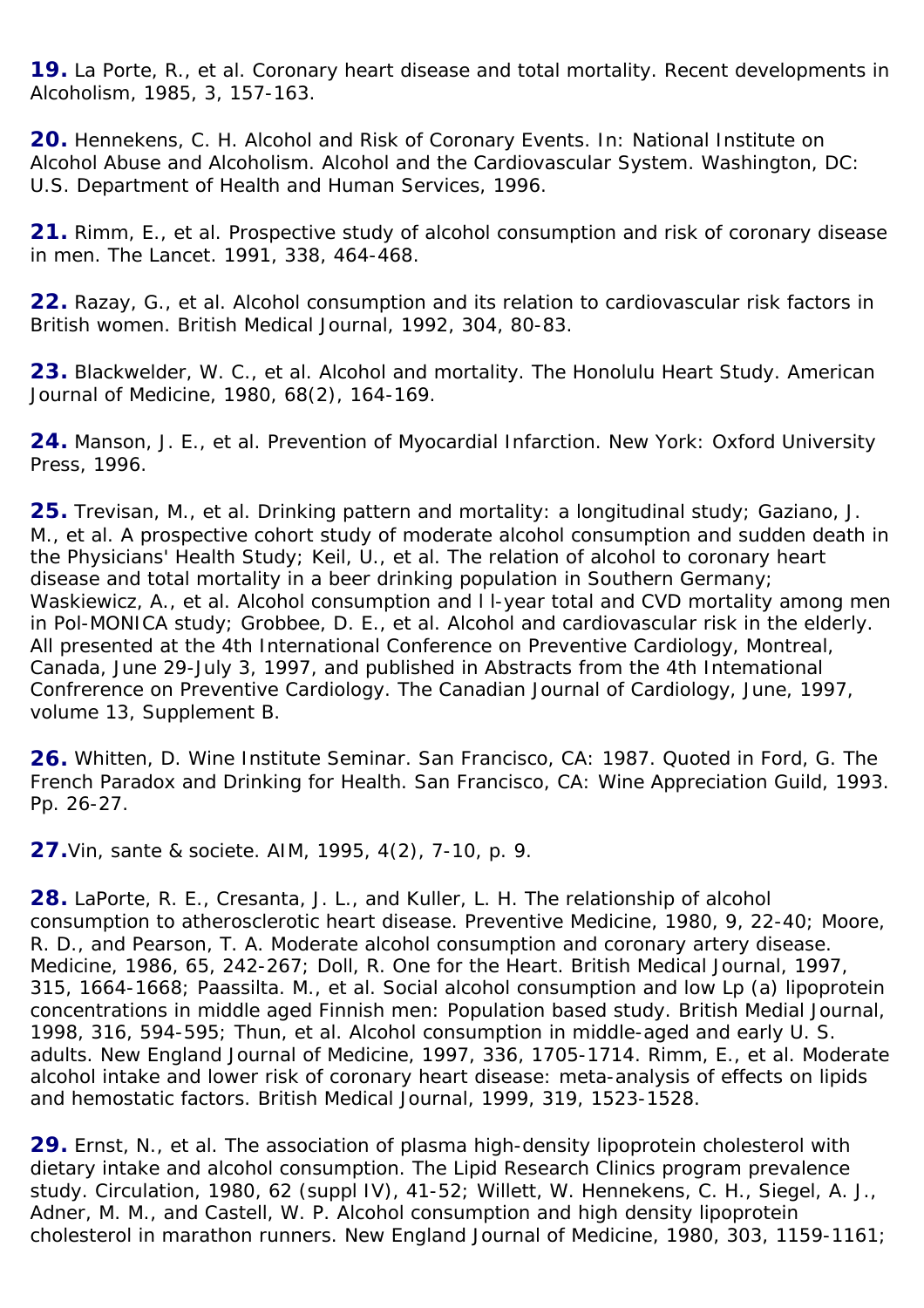Barrett-Connor, E., and Suarez, L. A community study of alcohol and other factors associated with the distribution of high density lipoprotein cholesterol in older vs. younger men. *American Journal of Epidemiology*, 1982,*115*, 888-893; Phillips, N. R., Havel, R. J., and Kane, J. P. Serum apolipoprotein A-l levels. Relationship to lipoprotein lipid levels and selected demographic variables. *American Journal of Epidemiology*, 1982, *116*, 302-313; Fraser, G. E., Anderson, J. T., Foster, N., Goldberg, R., Jacobs, D., and Blackburn, H. The effect of alcohol on serum high density lipoprotein (HDL). A controlled experiment. *Atherosclerosis*, 1983, *46*, 275-283; Camargo, C. A., Williams, P. T., Vranizan, K. M., Albers, J. J., and Wood, P. D. The effect of moderate alcohol intake on serum apolipaproteins A-I and A-II: A controlled study. *Journal of the American Medical Association*, 1985, *253*, 2854-2857; Valimaki, M., Nikkila, E. A., Taskinen, M. R., and Tlikahri, R. Rapid decrease in high density lipoprotein subfraction and postheparin plasma lipase activities after cessation of chronic alcohol intake. *Atherosclerosis*, 1986, *59*, 147- 153; Doll, R. One for the heart. *British Medical Journal*, 1997, *315*, 1664-1668; Paassilta, M., *et al*. Social alcohol consumption and low Lp (2) lipoprotein concentration in middle aged Finnish men: population based study. *British Medical Journal*, 1998, *316*, 594-595.

**30.** Castelli, W. P., *et al*. Alcohol and blood lipids. The cooperative lipoprotein phenotyping study. *The Lancet*, 1977, *2*, 153- 155; Paassilta, M., *et al*. Social alcohol consumption and low Lp (2) lipoprotein concentration in middle aged Finnish men: population based study. *British Medical Journal*, 1998, *316*, 594-595. Langer, R., Criqui, M., and Reed, D. Lipoprotein and blood pressure as biological pathways for effects of moderate alcohol consumption on coronary heart disease. *Circulation*, 1992, *85(3)*, 910-915.

**31.** Meade, T. W., Vickers, M. V., Thompson, S. G., Stirling, Y., Haines, A. P., and Miller, G. J. Epidemiologic characteristics of platelet aggregability. *British Medical Journal*, 1985, *290*, 428 432; Jakubowshi, J. A., Vaillancourt, R., and Deykin, D. Interaction of ethanol, prostacyclin, and aspirin in determining platelet reactivity in vitro. *Atherosclerosis*, 1988, *8*, 436-441; Meade, T. W., Imeson, J., and Sterling, Y. Effects of changes in smoking and other characteristics of clotting factors and the risk of ischemic heart disease. *The Lancet*, 1987, *1*, 986-988; Seigneur, M., *et al*. Effect of the consumption of alcohol, white wine, and red wine on platelet function and serum lipids. *Journal of Applied Cardiology*, 1990, *5*, 215-222; Renaud, S. C., Beswick, A. D. Fehily, A. M., Sharp, D. S., and Elwood, P. C. *American Journal of Clinical Nutrition*, 1992, *55*, 1012-1017. Zhang, Q., *et al*. Effects of acute, moderate alcohol consumption on human platelet aggregation in platelet-rich plasma and whole blood. *Alcohol: Clinical and Experimental Research*, 2000, *24*, 528-534.

**31.1.** Mennen, L., *et al*. Fibrinogen may explain in part the protective effect of moderate drinking on the risk of cardiovascular disease. *Arteriosclerotic and Thrombodic Vascular Biology*, 1999, *19*, 887-892; Wang, Z., and Barker, T. Alcohol at moderate levels decreases fibrinogen expression in vivo and in vitro. *Alcohol: Clinical and Experimental Research*, 1999, *23*, 1927-1932.

**32.** Sumi, H., Hamada, H., Tsushima, H., and Mihara, H. Urokinase-like plasminogen activator increased in plasma after alcohol drinking. *Alcohol & Alcoholism*, 1988, *23*, 33-43.

**33.** For discussion, see Ellison, R. C. *Does Moderate Alcohol Consumption Prolong Life?* New York: American Council on Science and Health, 1993. P. 7.

**34.** Israel, Y., Orrego, H. and Carmichael, F. J. Acetate-mediated effects of ethonol. Alcohol Clin. Exp. Res., 1994, *Alcohol: Clinical and Experimental Research*, *18(1)*, 144-148; Pelleg, A. and Porter, R. S. The parmacology of adenosine. *Pharmacotherapy*, 1990, *10(3)*, 157-174; Blaise, G., Noel, J., Vinay, P. Cordoso, M., Vinet, B., Boulanger, Y., Leveille, M.,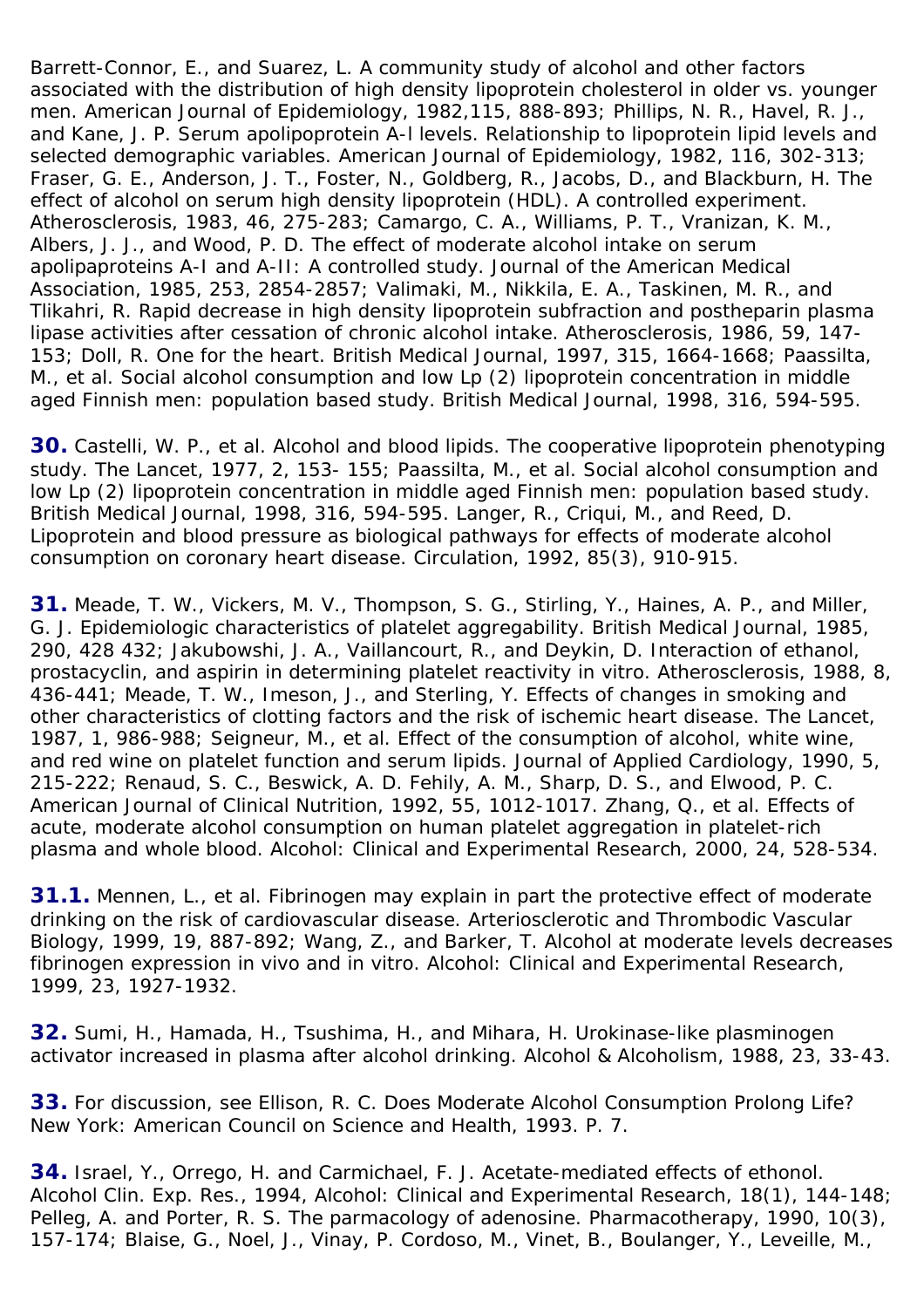Prud'homme, M., and Gougoux, A. Matabolic effects of acetate on the heart. *Clin. Invest. Med.*, *1989*, 12(4), 254-261; Ely, S. J. and Berne, R. M. Protective effects of adenosine in myocardial ischemia. *Circulation*, 1992, *85(3)*, 893-900.

**35.** MacMahon. Alcohol consumption and hypertension. *Hypertension*, 1987, 9(2), 111- 121; Dairdron, D. M. Cardiovascular effects of alcohol. *Western Journal of Medicine*, 1989, *151(4)*, 430-439.

**35.1.** Facchini, F, Chen, Y., and Reaven, G. Light-to-moderate alcohol intake is associated with enhanced insulin sensitivity. *Diabetes Care*, 1994, 17(2); Rimmj, E., *et al*. Prospective study of cigarette smoking, alcohol use and the risk of diabetes in men. *British Medical Journal*, 1995, *310*, 555-559; Bell, D. Alcohol and the NIDDM patient. *Diabetes Care*, 1996, *19(5)*, 509-513.

**36.** Rodgers, H. *et al*. A case-control study of drinking habits past and present. *Stroke*, 1993. *24(10)*, 1473-1477.

**37.** American Heart Association, Northern Manhattan Stroke Study, 22nd International Joint Conference on Stroke and Cerebral Circulation, Anaheim, California, February, 1997. See also Rodgers, H., *et al*. Alcohol and stroke: a case control study of drinking habits past and present. *Stroke*, 1993, *12(10)*, 1473-1477; Truelsen, T., *et al*. Intake of beer, wine and spirits and risk of stroke: the Copenhagen city heart study. *Stroke*, 1998, *29(12)*, 2468-2472; Calcoya, M., *et al*. Alcohol and stroke: a community case control study in Asturias, Spain. *Journal of Clinical Epidemiology*, 1999, *52*, 577-684; Gill, J., *et al*. Stroke and alcohol. *New England Journal of Medicine*, 1991, *315(17)*; Berger, K., *et al*. Light-tomoderate alcohol consumption and risk of stroke among US male physicians. *New England Journal of Medicine*, 1999, *341(21)*, 1557-1564.

**38.** Gillman, W. M. *et al*. Relationship of alcohol intake with blood pressure. *Hypertension*, 1995, *25*, 1106-1110. Also: Beilin, L., Puddey, I., and Burke, V. Alcohol and hypertension kill or cure? *Journal of Hypertension*, 1996, *10*, 1-5; Ramsey, L., *et al*. Alcohol and myocardial infarction in hypertensive men. *American Heart Journal*, 1979.

**39.** Camargo, C. A. *et al*. Prospective study of moderate alcohol consumption and risk of peripheral arterial disease in US male physicians. *Circulation*, 1997, *95(3)*, 577-580.

**40.** Orogozo, J. M., *et al*. Wine consumption and dementia in the elderly: a prospective community study in the Bordeaux area. *Revue Neurologique*, 1997, 153.

**40.1.**Launer, L., *et al*. Smoking, drinking and thinking: the Zutphen ederly study. *American Journal of Epidemiology*, 1996, *143(3)*, 219-227; Cupples, L., *et al*. Effects of smoking, alcohol and APO genotype on Alzheimer disease: the MIRAGE study. Alzheimer Report, 2000, *3*, 105-114; Eckhardt, M., *et al*. Effects of moderate alcohol consumption on the central nervous system. *Alcoholism: Clinical and Experimental Research*, 1998, *22(5)*, 998-1040; Dufouil, C., *et al*. Sex differences in the association between alcohol consumption and cognitive performance. *American Journal of Epidemiology*, 1997, *146(5)*, 405-412; Galanis, C., *et al*. A longitudinal study of drinking and cognitive performance in elderly Japanese American men: the Honolulu-Asia Aging Study. *American Journal of Public Health*, 2000, *90(8)*; Christian, J. Moderate alcohol consumption helps preserve reasoning skills. Paper presented at Research Society of Alcoholism, San Antonio, Texas, June 30, 1993.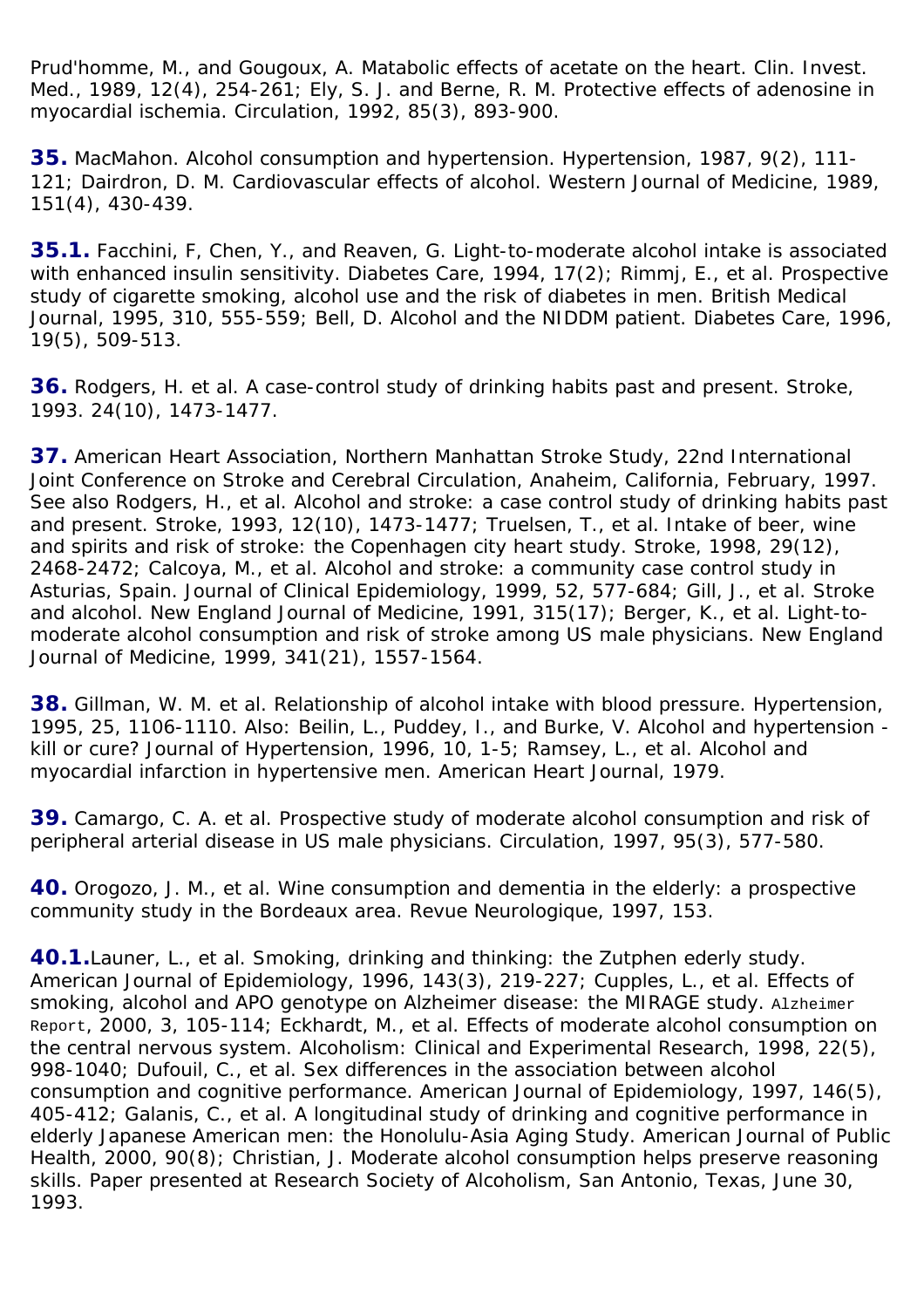**41.** Cohen, S., *et al*. Smoking, alcohol consumption and susceptibility to the common cold. *American Journal of Public Health*, 1993, *83(9)*, 1277-1283.

**42.** Camargo, C. A., *et al*. Moderate alcohol consumption and the risk for angina pectoris or myocardial infarction in U.S. male physicians. *Archives of Internal Medicine*, 1997, *126 (5)*, in press.

**43.** Holbrook, T., *et al*. A prospective study of alcohol consumption and bone mineral density. *British Medical Journal*, 1993, *306*, 1506-1509. Also see Christian, J. Moderate alcohol consumption helps preserve reasoning skills. Paper presented at the Research Society of Alcoholism, San Antonio, Texas, June 30, 1993. In addition to reasoning skills, Christian also reported greater bone density and a lower rate of death among moderate drinkers compared to abstainers and heavy drinkers; Rapuri, P. B., *et al*. Alcohol intake and bone metabolism in elderly women. *American Journal of Clinical Nursing*, 2000, *72*, 1206-1213.

**44.** Rimm, E. B., *et al*. Prospective study of cigarette smoking, alcohol use, and the risk of diabetes in men. *British Medical Journal*, 1995, *310*, 555-559; Cordain, L. *et al*. Influence of moderate daily wine consumption upon body weight regulation and metabolism in healthy, free-living males. *Journal of the American College of Nutrition*, 1997, *16(2)*.

**45.** Weisse, M. I., *et al*. Wine as a digestive aid: comparative antimicrobial effects of bismuth salicylate and red and white table wine. *British Medical Journal*, 1995, *311*, 1457- 1460; Probert, C., Emmett, P., and Heaton, K. *Quarterly Journal of Medicine*, 1995, *88*, 311-315; Weisse, M., Eberly, B., and Person, D. Wine as a digestive aid: comparative antimicrobial effects of bismuth salicylate and red and white wine. *British Medical Journal*, 1995, *311*, 1657-1660.

**46.** Aldoori, W. H., *et al*. A prospective study of alcohol, smoking, caffeine, and the risk of duodenal ulcer in men. *Epidemiology*, 1997, *8(4)*, 420-424; Brenner, H., *et. al*. Relation of smoking and alcohol and coffee consumption to active *Heliobacter pylori* infection: cross sectional study. *British Medical Journal*, 1997, *315*, 1489-1492.

**47.** CNN Morning News. 5-3-00.

**47.1.**Boecker, H., *et al*. The effect of ethanol on alcoholic-responsive essential tremor: a positrol emission tomography study. *Annals of Neurology*, 1996, *39*, 650-658; Setting a steady course for benign essential tremor. Johns Hopkins Medical Letter, December, 1999; On Call. Harvard Men's Health Watch, August,1998.

**48.** LaVecchia, C., *et al*. Alcohol drinking and prevalence of self-reported gallstone disease in the 1983 Italian National Health Survey. *Epidemiology*, 1994, *5*, 533-536; Simon, J., *et. al*. Ascorbic acid supplement use and the prevalence of gallbladder disease. *Journal of Clinical Epidemiology*, 1998, *51 (3)*, 257-265; MacLure, K., *et al*. Weight, diet and the risk of symptomatic gallstones. *New England Journal of Medicine*, 1989 (August); Moderate drinking associated with lower risk for gallstone disease. *Alcohol Issues and Insights*, 1994, *11(1)*; LaVecchia, C. Alcohol in the Mediterranian diet. *International Journal for Vitamin and Nutrition Research*, 1995, *65(1)*, 71-72; Attili,A., *et al*. Diet and gallstones in Italy: the cross-sectional MICOL results; Sahi, T, *et al*. Body mass index, cigarette smoking and other characteristics as predictors of self-reported physician-diagnosed gallbladder disease in male college alumni. *American Journal of Epidemiology*, 1998, *147*, 644-651; Leitzmann, M, *et al*. Prospective study of alcohol consumption patterns in relation to symptomatic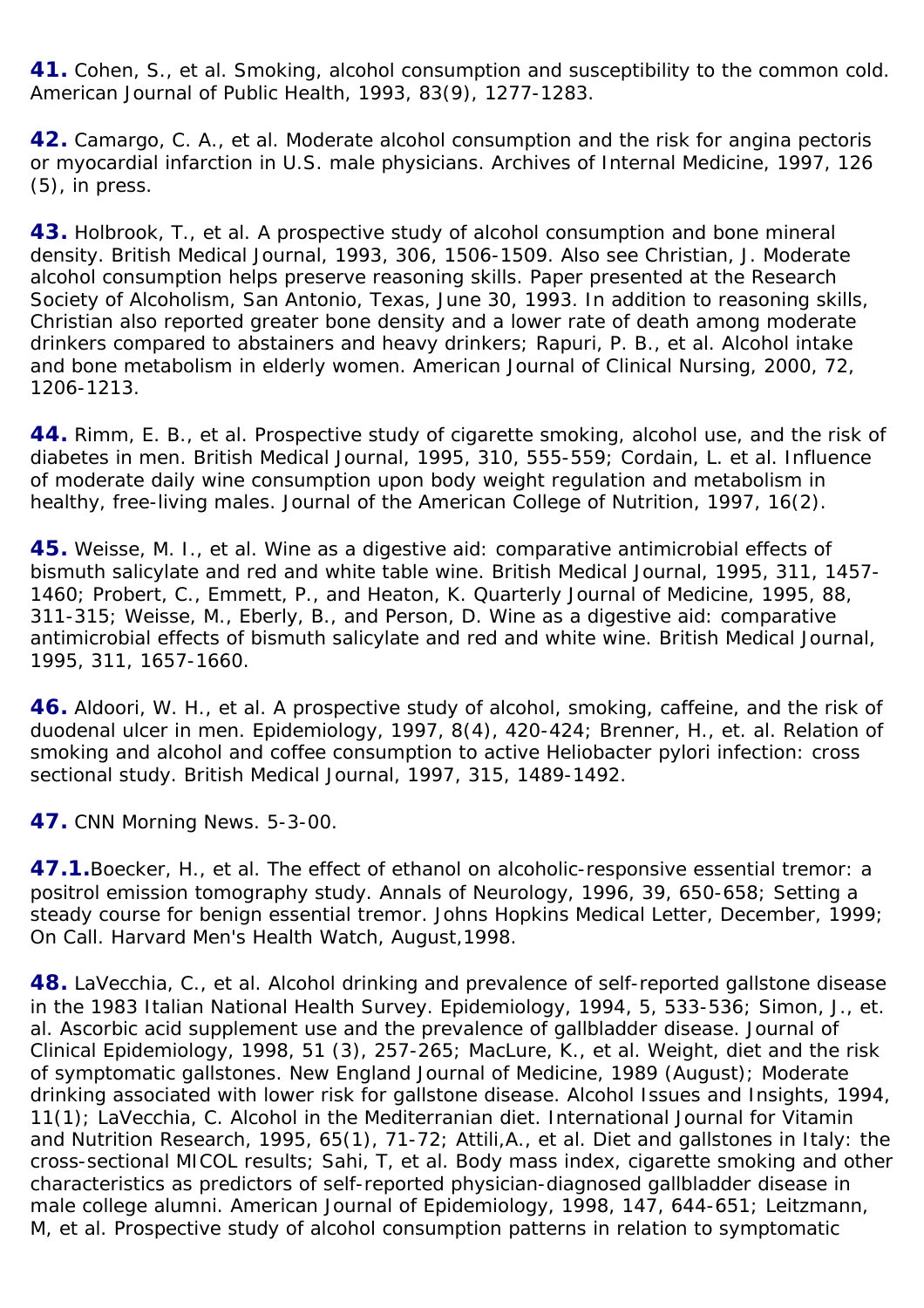gallstone disease in men. *Alcohol: Clinical and Experimental Research*, 1999, *23*, 835-841.

**48.1.** Popelka, M.M., *et al*. Moderate alcohol consumption and hearing loss: a protective effect. *Journal of the American Geriatric Society*, 2000, *48(10)*, 1273-1278.

**49.** Desenclos, J-C., *et al*. The protective effect of alcohol on the occurrence of epidemic oyster borne hepatitis A. *Epidemiology*, 1994, *5*, 525-532.

**50.** Curhan, G. C., *et al*. Prospective study of beverage use and the risk of kidney stones. *American Journal of Epidemiology*, 1996, *143(3)*, 240-247; Soucie, M. J., *et al*. Relation between geographic variability in kidney stones prevalence and risk factors for stones. *American Journal of Epidemiology*, 1996, *143(3)*, 487-494; Curhan, G., *et al*. Beverage use and risk for kidney stones in women. *Annals of Internal Medicine*, 1998, *128(7)*, 534-540; Hirvonen, T., *et al*. Nutrient intake and use of beverage and the risk of kidney stones among male smokers. *American Journal of Epidemiology*, 1999, *150*, 187-194.

**51.** Reuters, 11-8-99.

**52.** Obisean, T., *et. al*. Moderate wine consumption is associated with decreasing odds of developing age-related macular degeneration in NHANSES-1. *Journal of the American Geriatrics Society*, 1998, *46*, 1-7.

**53.** Ahlgren, J. D., *et al*. Epidemiology and risk factors in pancreatic cancer. *Seminars in Oncology*, 1996, *23(2)*, 241-250.

**54.** Hellenbrand, W., *et al*. Diet and Parkinson's disease I: A possible role for the past intake of specific foods and food groups. *Neurology*, 1996, *306*, 1,506-1,509.

**55.** Christian, J. C., *et al*. Self-reported alcohol intake and cognition in aging twins. *Journal of Studies on Alcohol*, 1995, *56*, 414-416; Dufouil, C. Sex differences in the association between alcohol consumption and cognitive performance. *American Journal of Epidemiology*, 1997, *146 (5)*, 405-412; Elias, P., *et al*. Alcohol consumption and cognitive performance in the Framingham Heart Study. *American Journal of Epidemiology*, 1999, *150 (6*), 550-58 9.

**56.** Nelson, H., *et al*. Smoking, alcohol and neuromuscular and physical function of older women. *Journal of the American Medical Association*, 1994, *272(23)*, 1825-1831.

**57.** Voight, L., *et al*. Smoking, obesity, alcohol consumption and the risk of rheumatoid arthritis. *Epidemiology*, 1994, *5*, 525-532.

**58.** Lipton, R. I. The effect of moderate alcohol use on the relationship between stress and depression. *American Journal of Public Health*, 1994, *84(12)*, 1913-1917; Baum-Baicker, C. The psychological benefits of moderate alcohol consumption: a review of the literature. *Drug and Alcohol Dependence*, *15*, 1985; Kushner, M., *et al*. The effects of alcohol consumption on laboratory-induced panic and state anxiety. *Archives of General Psychiatry*, 1996, *53*, 264-270.

**59.** Brenner, H., *et. al*. Relation of smoking and alcohol and coffee consumption to active *Heliobacter pylori* infection: cross sectional study. *British Medical Journal*, 1997, *315*, 1389-1492.